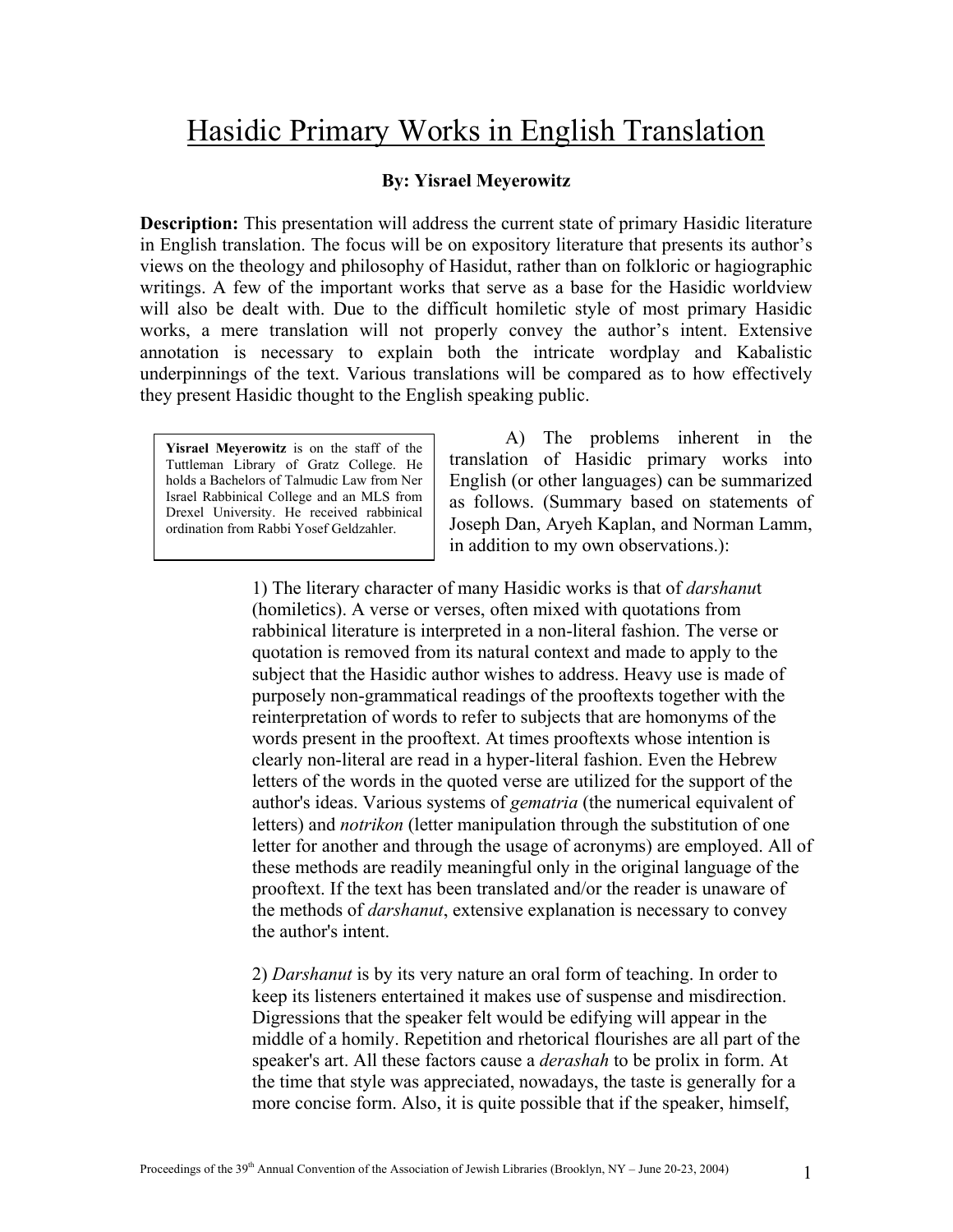were to transform his ideas into book form he would streamline the presentation considerably. However, many Hasidic works were not written by their actual "author" but rather compiled by a student (or students) based on the original talks. These students often left the presentation in its original form. Of course, the problem of an oral teaching being transmitted in written form already exists in the original texts. It does make it difficult though, for the translator to produce a work that will be appreciated by modern sensibilities.

3) As mentioned above, the original Hasidic talks were usually recorded by students. Since the talks were often given on *Shabat*, the recording had to be done from memory after *Shabat* was over. Also, with the exception of the prooftexts and certain technical language, the Hasidic *derashah* was given in Yiddish. Those who recorded and compiled the talks would then make the translation to Hebrew. Since Hebrew was not their spoken language the grammar is sometimes faulty and the vocabulary somewhat limited. These factors may be to blame in situations where the resulting literary quality can be faulted. A dilemma now exists for the translator. He must decide how closely to conform to the style of the original.

4) Hasidic works are filled with many concepts drawn from the *Kabalah*. These concepts often do not have any direct equivalent in English. Also, the meaning of certain words as used in *Kabalah*, is specific to *Kabalah*, and can not be directly extrapolated from their meaning in other contexts. It is necessary to consult the basic works of *Kabalah* and to study their usage in various exemplars of Hasidic thought in order to truly explain the meaning of these words to the reader. A mere translation will not convey the true intent of the authors.

B) The following issues must be decided on by the translator before commencing translation:

1) How closely to adhere to the style of the original? Will the prolix form and awkward syntax be retained thereby properly conveying the style of the original? Or will the translator opt for a "rewriting" that will present the author's ideas faithfully but in a style more acceptable to modern tastes?

2) Should the homiletic flourishes within which a Hasidic author's ideas are inevitably packaged be reproduced in the translation? Including them will convey more of the spirit of Hasidic thought but will necessitate extensive footnotes explaining this foreign methodology to the English speaker. Perhaps, the translator should only reproduce the conceptual portion of the text and leave out any wordplay that is not directly translatable?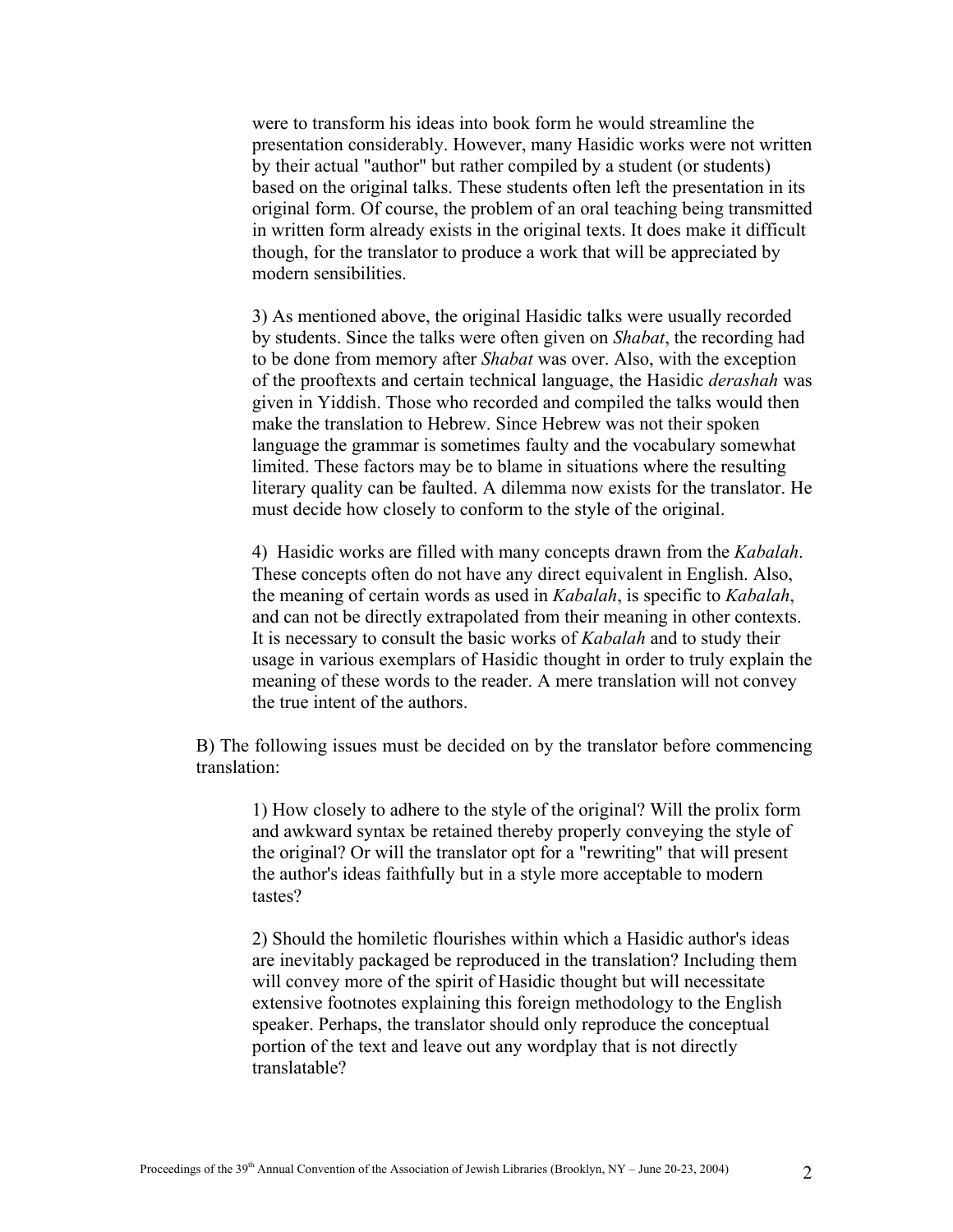3) How much information and explanation will be necessary to properly explain the Hasidic and Kabalistic terminology found in the original text? In what form should these concepts be explained: an introduction to the book/chapter, as footnotes, or a combination of the two?

4) Should the translation include the original Hebrew text? If included, should the Hebrew text be printed on opposite pages to the English, interspersed with the English, or in some other arrangement?

C) Due to the inherent difficulties involved with the proper translation of Hasidic works, it is not surprising that there is a long way to go before most of them are available in English. In fact, in regards to the dearth of translations, Joseph Dan writes: "[t]here is no way of changing this situation dramatically, because these original sources are really impossible to translate" (Joseph Dan, *The Teachings of Hasidism*, 1983, p.ix). Nevertheless, we will see that for sufficiently motivated and financially supported individuals, it is not impossible to produce excellent translations of Hasidic texts.

- 1) The most numerous and well done translations are to be found in the works of Breslov and HaBaD-Lubavitch. This can be attributed to the fact that the study of their leaders' works is considered of the utmost importance in the daily life of Hasidim of these movements. The primary texts hold a greater importance amongst these Hasidim than among other, more mimetically based, movements. Another important factor is that these two movements are uniquely receptive to *ba'ale teshuvah*, who desire access to the movements canonical texts translated into their native language.
- 2) Other important primary works have yet to be translated and annotated. Often, the writers of these works have left no present-day dynasty to invest the time, money, and effort into translating their works. Such seminal early Hasidic works as *Toledot Ya'akov Yosef*, *Magid Devarav le-Ya'akov*, *Degel Mahaneh Efrayim*, *No'am Elimelekh*, *Kedushat Levi*, and *Me'or va-Shemesh*, to name just a few, can be read in full, only in the original Hebrew. Scholars or knowledgeable laymen are needed to make the riches found in these works accessible to the English speaking public.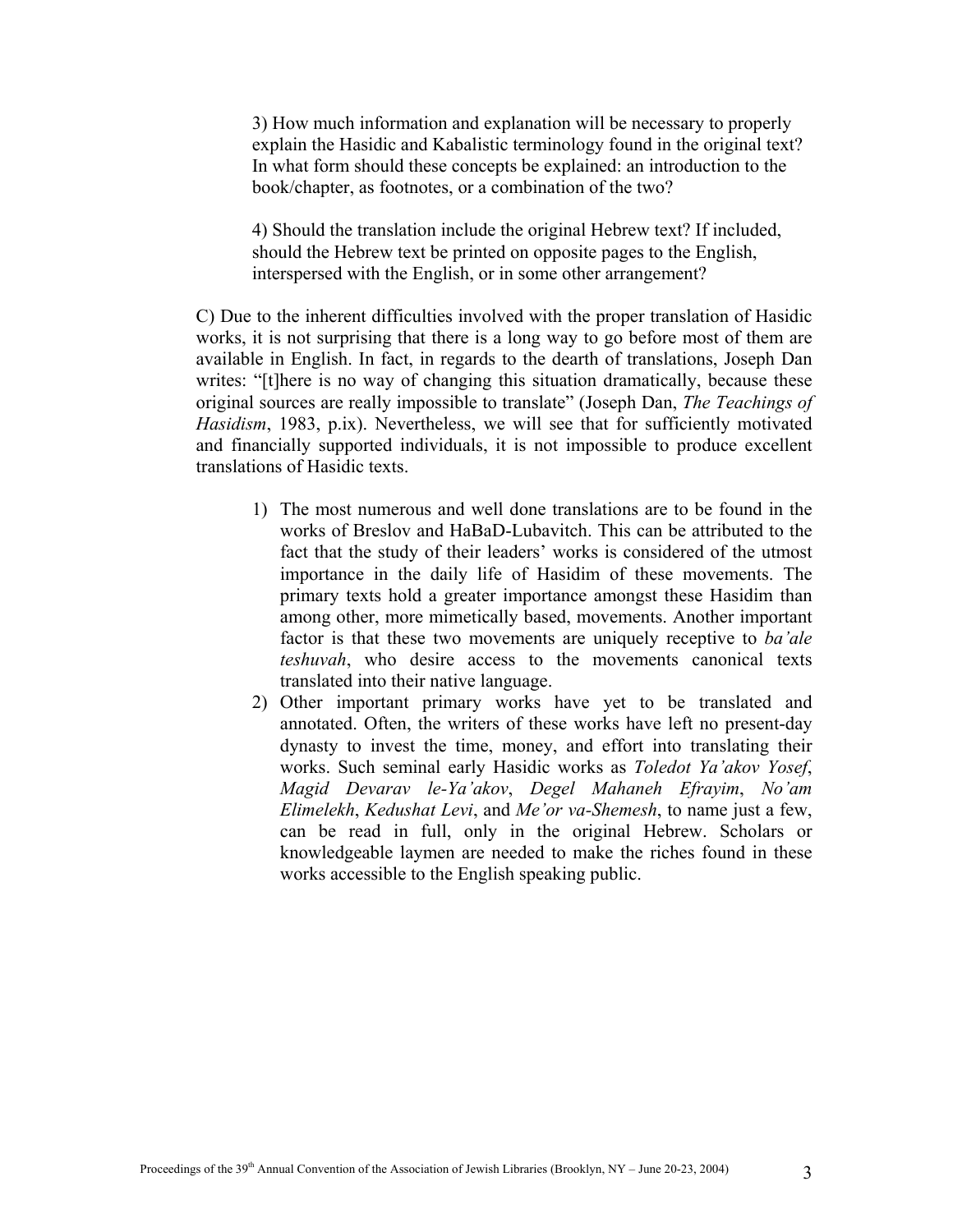### *Please put in Genizah for disposal*

<span id="page-3-2"></span>The following are examples of two ways to translate a Hasidic text. One is a literal, non-annotated, translation. The other is a less literal, heavily annotated, translation of the same homily.

#### **Non-annotated translation of a representative Hasidic homily –** *not recommended***:**

"May the Glory of G-d be forever" (Psalms 104:31). Because: the brilliance of the Holy One, blessed be He, all the worlds are unable to bear it - but He, may He be blessed, makes many constrictions in order that they should be able to bear it. And there is a question: theoretically it is more of an honor that the worlds are unable to bear it? But "G-d takes joy in His works" (ibid.), that He wants to rejoice in His works. Like the parable: a father has a young son, and the young son wants to take a staff to ride on it as on a horse; even though the way of a horse is to carry the person and he carries it, nevertheless he has pleasure from this. And his father helps him, and gives him a staff, to fulfill the desire of the son. So too, the righteous want to run the world. And the Holy One, blessed be He, created the worlds in order that they should take pleasure in running them. And the Glory of His Essence we do not grasp, therefore He constricted himself in the worlds, that He should take amusement in the pleasure of the righteous that they have pleasure from the worlds. And this is: "The will of those who fear Him, He does" (ibid. 145:19) - that in the Infinite there is not Will; rather the will of those who fear Him (i.e. the righteous) acts. This accords with the approach: "[He] consulted with the souls of the righteous" (Bereshit Rabah 8:7, Rut Rabah 2:3).

(R' Dov Ber, the Mezritcher Magid, *Magid Devarav le-Ya'akov: Likute Amarim* (edited and annotated by Rivka Schatz Uffenheimer), chpt.7)

#### **Annotated translation of a representative Hasidic homily –** *recommended***:**

"*May the Glory of G-d be forever*" (Psalms 104:31)

1

None [o](#page-3-1)f the worlds<sup>1</sup> should be able to bear the brilliance<sup>2</sup> of the Holy One, blessed be He.

However, He, may He be blessed, makes many constrictions<sup>[3](#page-3-2)</sup> of His brilliance - in

<span id="page-3-0"></span><sup>&</sup>lt;sup>1</sup> **None of the worlds...**: "Worlds" is a reference to the concept that there are many spiritual planes of existence in addition to our physical one. None of these worlds can "bear" i.e. coexist with a revelation of G-d's Essence. They would be nullified in the overwhelming "light" of the revelation.<br><sup>2</sup> ...bear the brilliance...: The concept "brilliance" is here used to refer to G-d's

<span id="page-3-1"></span>Infiniteness and Essence (Schatz-Uffenheimer).

<sup>3</sup> **… makes many constrictions …**: The term *tsimtsum*, "constriction", is Kabbalistic in origin. In the thought of R' Shneur Zalman of Liadi (one of R' Dov Ber's disciples) it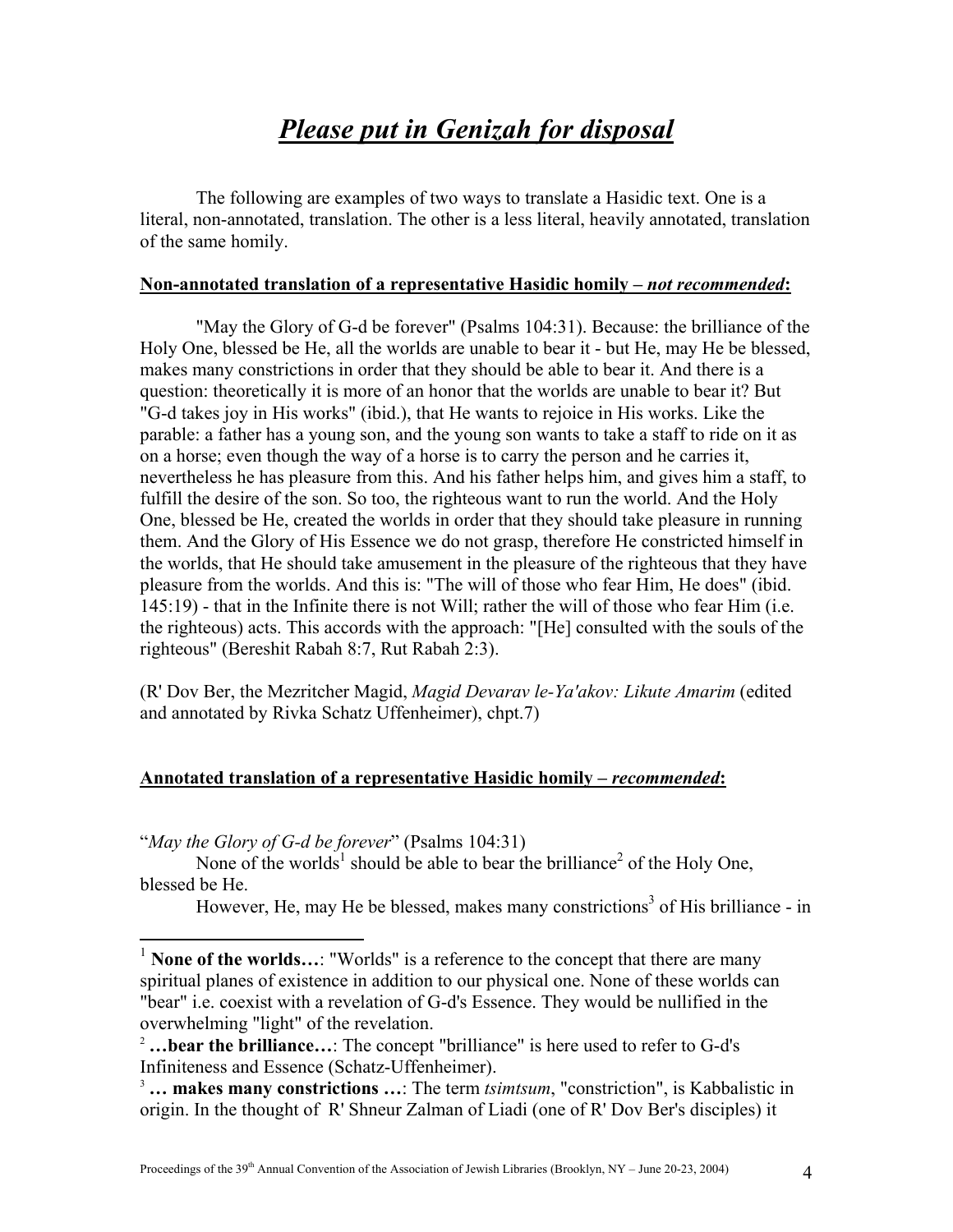order that they should be able to bear it. [In accordance with this concept, the abovementioned verse, "*May the Glory of G-d be forever*", will be homiletically read as: "*May the Glory of G-d be for the world*<sup> $34$ </sup>[.](#page-4-0) This means that G-d constricts the revelation of His Glory<sup>5</sup> in order that the world should be able to exist.]

It can be asked: It would seem to be more in accordance with G-d's honor that the worlds should remain unable to bear His brilliance?

This question is addressed by the continuation of the verse which says: "*G-d takes joy in His works*". G-d wants to rejoice in His works. Therefore He constricts His brilliance - allowing for the creation of the worlds that He will then rejoice in<sup>6</sup>.

The following parable is applicable: A father has a young son. This young son desires to be given a staff. He intends to ride on it while pretending that it is a horse. Now a real horse transports its rider. In this case though, the "rider" (the child) is actually transporting the "horse" (the staff). The sole purpose of this charade is to give pleasure to the child. A father will assist his son in this by giving him a staff. The father does this in order to fulfill the desire of the son.

The application of the parable is as follows: The righteous want to run the world<sup>[7](#page-4-3)</sup>. The Holy One, blessed be He, created the worlds in order that they should have the pleasure of running them<sup>8</sup>.

Now, the Glory of His Essence we can not grasp - only His Glory within the worlds<sup>[9](#page-4-5)</sup>, can we grasp. He, therefore, constricted Himself within the worlds. This enables

refers to G-d's seeming to constrict the revelation of His Glory thereby allowing "room" for creation's existence.

 $\overline{a}$ 

<span id="page-4-0"></span><sup>4</sup> ... *for the world* : The Hebrew word *le-olam* which in this verse means "forever" can also mean "for the world". It is this meaning of *le-olam* that R' Dov Ber is making use of here.

<span id="page-4-1"></span><sup>5</sup> **… His Glory …** : The term *kavod* "Glory" in the verse is being understood as a reference to a revelation of G-d's "brilliance" i.e. "Infiniteness and Essence" (see above note 2).

<span id="page-4-2"></span><sup>6</sup> **… rejoice in** : R' Dov Ber seems to be assuming that the ability of the world to exist is in fact, so to speak, a diminishment of G-d's honor. G-d tolerates this diminishment of honor for the sake of the joy He takes in His works. The homily will now go on to explain what the nature of this joy is.

<span id="page-4-3"></span><sup>7</sup>... run the world : The concept of "running the world" refers to actions involving, and influences devolving from, the spiritual world; not the expression of political power (Schatz-Uffenheimer).

<span id="page-4-4"></span>**... running them** : The connection between the parable and its application may be as follows: A real horse bestows the benefit of transportation on its rider. That is its purpose. The child's "stick horse" not only does not give transportation to its rider - it relies on the rider to transport it. The "stick horse", therefore, has no real purpose. Nevertheless, the father has joy from the pleasure his son takes in the "stick horse". The father will give his son a stick. So too, G-d created this world (which has no inherent purpose) in order to give the righteous the pleasure of "running" it. G-d has joy, so to speak, from the fact that the righteous are getting this pleasure.

<span id="page-4-5"></span><sup>9</sup> ... His Glory within the worlds... : The phrase "His Glory within the world", refers to the concept of *Shekhinah*, the revelation of G-d in the world.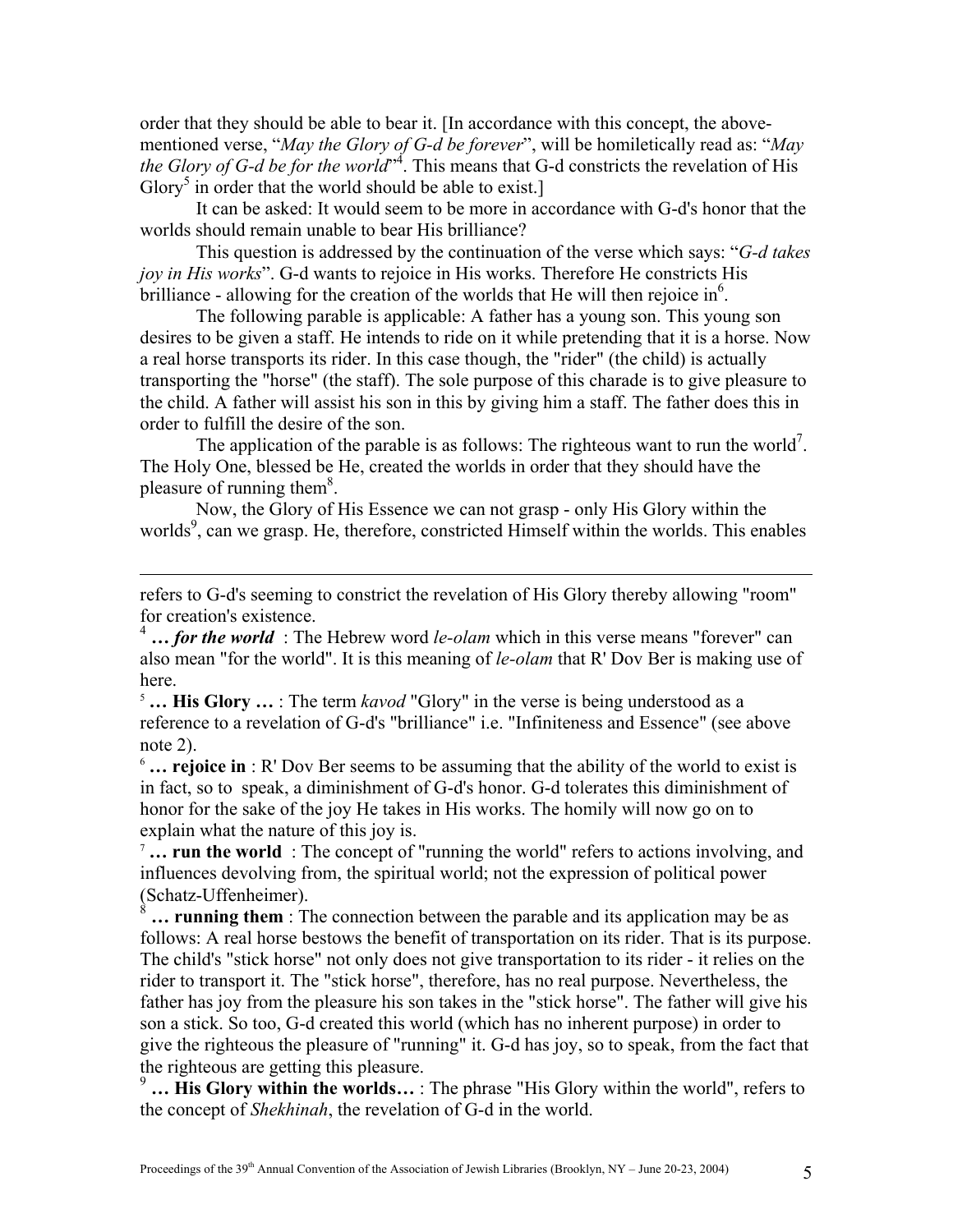Him to take amusement in the pleasure that the righteous have from the worlds $10$ .

Keeping the above in mind, we can examine the meaning of the following verse: "*He does the will of those who fear Him*" (Psalms 145:19)

The concept of Will<sup>11</sup> does not apply to the Infinite<sup>12</sup>. Therefore, one must say that the Will that acts upon the world is, in fact, the will of "those who fear Him" (i.e. the righteous). [The above-mentioned verse (Psalms 145:19) is being read homiletically to mean: "*He acts by way of the Will of those who fear Him*".]

This approach accords well with the statement of the Sages that [prior to creating the world] G-d "*consulted with the souls of the righteous*" (Bereshit Rabah 8:7, Rut Rabah 2:3). [The consulting was, in fact, their supplying the necessary Will for Creation to occur. The nature and source of the righteous' Will, as mentioned earlier in the text, was their desire to "run the world".]

 (R' Dov Ber, the Magid of Mezritch, *Magid Devarav Le-Ya'akov: Likute Amarim* (edited and annotated by Rivka Schatz Uffenheimer), chpt.7)

<u>.</u>

<span id="page-5-0"></span> $10$  ... from the worlds : This explains the pleasure that the righteous take in "running" the spiritual world. The interaction with G-d that occurs through the theurgy of the righteous would be impossible without the constriction of G-d's revelation that takes place in the world. Unconstricted revelation would overwhelm the righteous. At the same time, it is G-d's immanence (and revelation) in the world that the righteous are really taking pleasure in when they interact with the world. 11 **… concept of Will …** : *Ratson*, in Hebrew. 12 **…the Infinite** : *En Sof*, in Hebrew. This term refers to our perspective of G-d prior, not

<span id="page-5-1"></span>

<span id="page-5-2"></span>only to any seeming constriction of His revelation, but also prior to any revelation (or creation), in the first place. At least according to some Kabbalists, when we use the term En Sof we are speaking of G-d Himself and not His Actions. On this line of the *Magid Devarav le-Ya'akov*'s text, R' Aryeh Kaplan references the *Shomer Emunim* (hakadmon), vikuakh 2, no.20[- no.33]. There we find the following discussion: How can the Kabbalists, as we find they do, speak of G-d's Will or *Ratson*? The ascription of *Ratson* to G-d Himself, would seem to imply a multiplicity in G-d, namely He and His Will – that would be an anathema to Jewish thought, says the *Shomer Emunim*. The *Shomer Emunim* answers the problem as follows: There are "bad" qualities of *ratson*; namely, *ratson* is something additional to an entity (i.e. there is the entity and there is the entity's will) and *ratson* is subject to change. This is why *ratson* can not apply to G-d. However, there are also certain good qualities associated with *ratson*. When the Kabbalists talk of G-d's *Ratson* they are merely trying to convey the following "good" qualities: G-d's actions are not unintentional or compelled. In our homily, R' Dov Ber seems to be bothered by the *Shomer Emunim*'s question. He answers the question by saying that the *ratson* for creation is *not* to be found in En Sof. The *ratson* is actually supplied, says R' Dov Ber, by the *tsadikim* (righteous).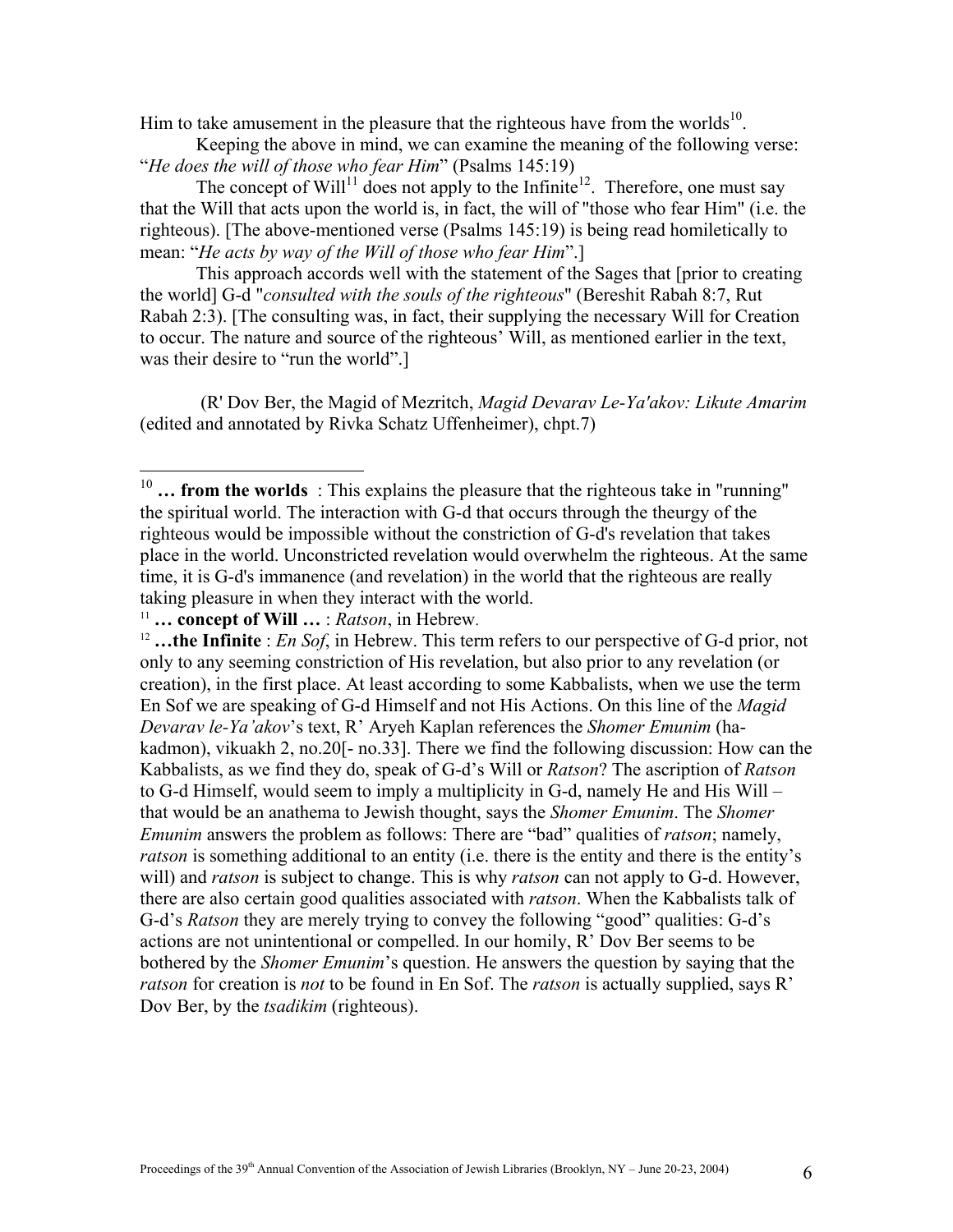### **References**

*The following, are references to works consulted in the course of preparation of the presentation, and of the sample translations:*

Dan, Joseph. *The Teachings of Hasidism*. New York : Behrman House, 1983.

Dov Baer of Mezhirech (d. 1772). *Magid Devarav le-Ya'akov* (edited and annotated by Rivka Schatz Uffenheimer). Yerushalayim : Hotsa'at Sefarim a.sh. Y.L. Magnes – ha-Universitah ha-Ivrit, 736 (1975 or 1976).

Ergas, Joseph ben Emanuel (1685-1730). *Sefer Shomer Emunim* [*ha-Kadmon*]. Yerushala[y]im : Hotsa'at be-Ferush uba-Remez, 725 (1964 or 1965).

Kaplan, Aryeh. *The Chasidic Masters and Their Teachings*. New York : Moznaim, 1989.

-- *The Light Beyond: Adventures in Hassidic Thought*. New York : Maznaim, 1981.

Lamm, Norman. *The Religious Thought of Hasidism: Text and Commentary*. New York : Michael Scharf Publication Trust of Yeshiva University Press, c1999. -- (Sources and studies in Kabbalah, Hasidism, and Jewish thought, v.4)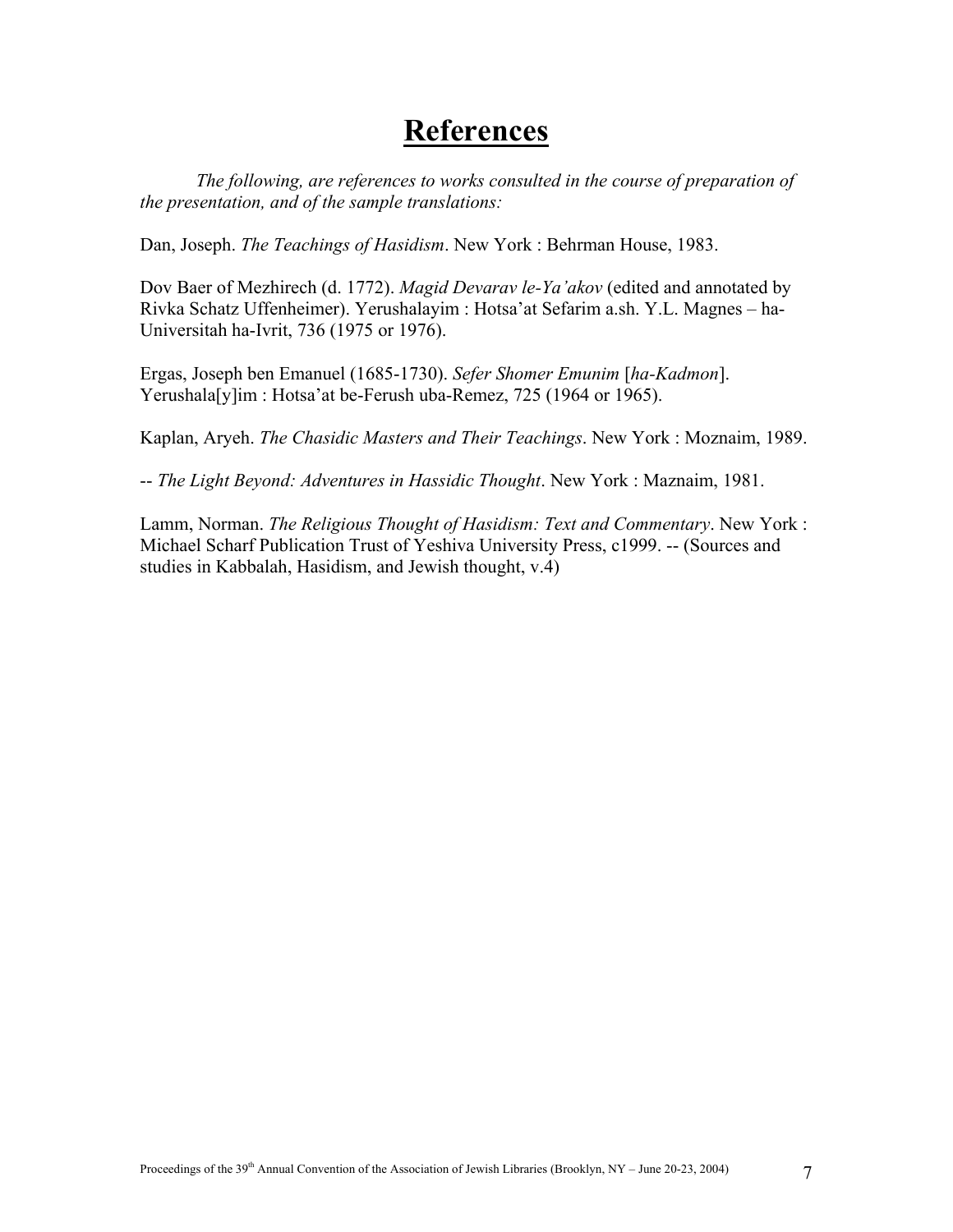# **Suggested Hasidic Primary Works in English Translation**

### *Highly Recommended*

**The Religious Thought of Hasidism : Text and Commentary /** [translated and edited by] Norman Lamm ; with contributions by Allan Brill and Shalom Carmy. -- New York : Michael Scharf Publication Trust of Yeshiva University Press, c1999. -- (Sources and studies in Kabbalah, Hasidism, and Jewish thought, v.4)

> If you are only going to buy one book on *Hasidut*, make it this one! This work gives excerpts from fundamental early Hasidic works. The excerpts are arranged according to various important theological topics. This allows the reader to get a sense of the breadth and depth of Hasidic thought on such topics as "G-d and Providence", "Faith", "*Devekut*", "Torah Study", "The Zaddik", "Evil and Suffering", and "Women", amongst others. An extensive scholarly commentary, that both explains the texts and comments on their broader implications, is provided. There are a number of similar and useful works, but this is the most comprehensive. The main regret is that Dr. Lamm didn't reproduce the original Hebrew texts that he translated from. Of course, if he had, this already weighty book would have become too large to fit in one volume.

**Likute Moharan = Likutey Moharan** / by R' Nahman of Bratslav, 1772-1811 ; translated by Moshe Mykoff and Simcha Bergman.  $-2<sup>nd</sup>$  rev. ed. – Jerusalem/New York ; Breslov Research Institute, c1995 - .

> This is a monumental, many volume project which is not yet complete. A tremendous amount of effort has gone into the detailed explication of one of the most difficult Hasidic works. The original Hebrew is provided together with an English translation on facing pages. Extensive footnotes (in English) explain the text and summarize the traditional Breslover commentaries that have been composed on *Likute Moharan*. Much effort is expended in making clear the intricate word-play and system of *behinot* (aspects) used by Rabbi Nahman. Volumes 1-6 (Lessons 1-57) and Volumes 10-11 (Lessons 109-286 ) are presently available.

**Lessons in Tanya = Shiurim be-Sefer ha-Tanya : the Tanya of R. Shneur Zalman of Liadi / ...** elucidated by Yosef Wineberg ; translated by Levy Wineberg ; edited by Uri Kaploun. -- Brooklyn, N.Y. : Kehot, 1987-c1993.

This work (itself a translation of R' Yosef Wineberg's *Shiurim be-Sefer*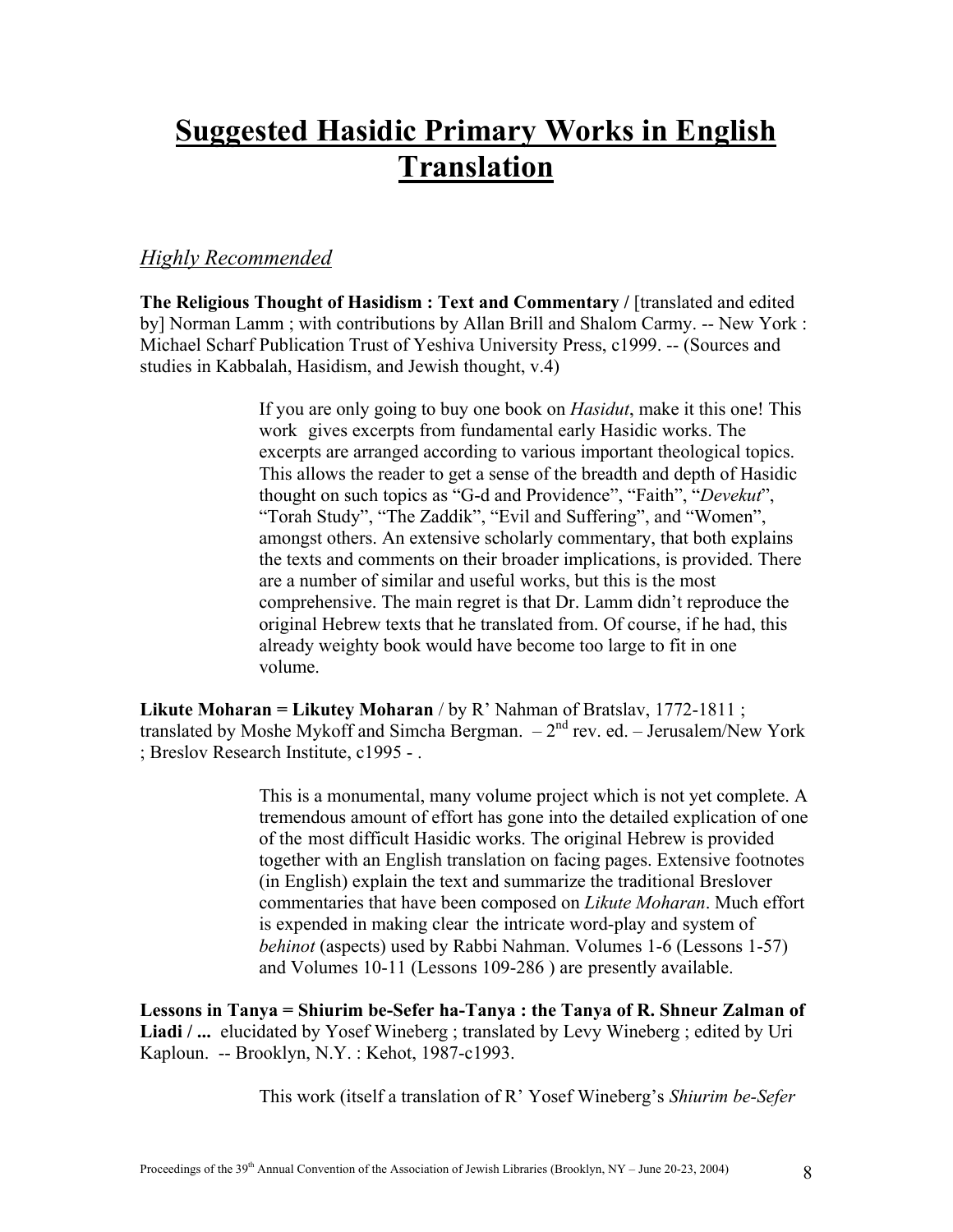*ha-Tanya*), is more than just lectures on R' Shneur Zalman of Liadi's seminal work, *Likute Amarim* or *Tanya*. It is a translation and explanation of said work. A line of Hebrew text is followed by its translation. Then a restatement of the ideas contained in the line is often given, together with any outside information necessary to properly understand the text. The commentary assists in the navigation of R' Shneur Zalman's complicated thought by alerting the reader at critical junctions to what R' Shneur Zalman is about to discuss. Available in 5 volumes, covering the entire *Tanya*.

#### *Recommended*

**Upright practices ; The light of the eyes /** R' Menahem Nahum of Chernobyl (ca. 1730 ca. 1797); translation and introduction by Arthur Green ; preface by Samuel H. Dresner. - - New York : Paulist Press, c1982. -- (The Classics of Western Spirituality)

> R' Menahem Nahum of Chernobyl's *Me'or Enayim* (including his *Hanhagot Yesharot*) is translated by one of the country's foremost scholars of Hasidism, Professor Arthur Green. The translator's informative and scholarly introductions (both to the book as a whole, and to the individual homilies) assist greatly in the comprehension of this famous work. It must be stressed, however, that the entire *Me'or Enayim* will not be found here. The translation only covers the author's list of "Upright Practices" and his treatment of the Book of Genesis. R' Menahem Nahum's talks on the other four books of the Pentateuch, and on Talmudic *Agadata*, are not dealt with. Hebrew words that are necessary for understanding the text are given in transliteration.

**The Torah discourses of the Holy Tzaddik Reb Menachem Mendel of Rimanov, 1745-1815** / Rymanower, R' Menahem Mendel (d. 1815) ; translated by Dov Levine. -- Hoboken, N.J. : KTAV Pub. House, c1996.

> This work contains translations of excerpts from the teachings of R' Menachem Mendel. Both the Pentateuch and the cycle of Holidays are covered. Special attention is paid to R' Menachem Mendel's homilies on Exodus 16 (known as *Parashat ha-Man* [section dealing with the Manna]). An extensive hagiographic account of R' Menachem Mendel's life and teachings acts as an introduction to the translation. Only quotes from the Tanakh or rabbinical writings are also given in Hebrew. For some reason, the references at the bottom of the page are *only* given in Hebrew.

**Living waters : the Mei HaShiloach : a commentary on the Torah / by Leiner,** Mordecai Joseph, of Isbitza (1802-1854) ; translated and edited by Betsalel Philip Edwards. -- Northvale, N.J. : Jason Aronson, c2001.